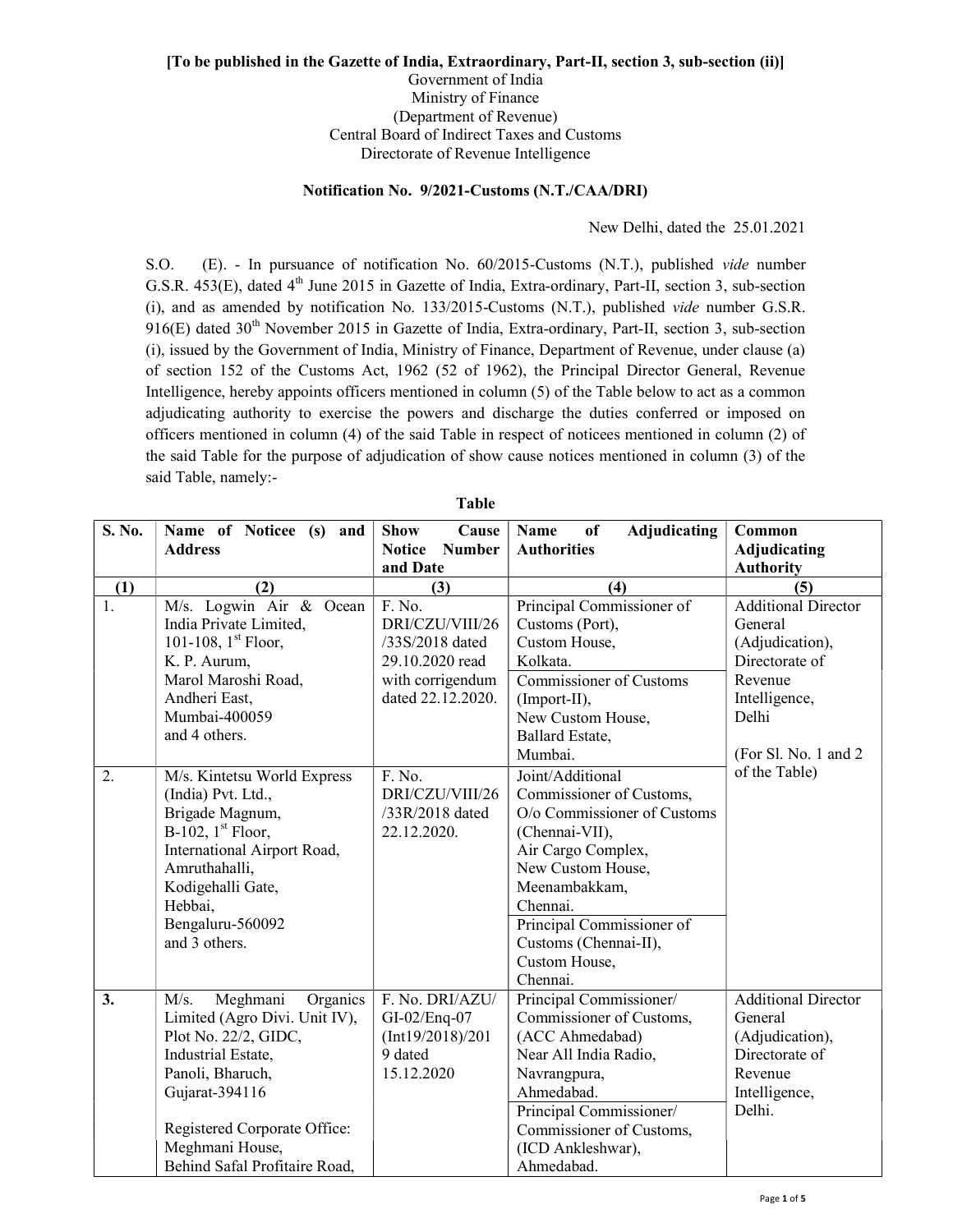| Corporate Road,  | Principal Commissioner/        |  |
|------------------|--------------------------------|--|
| Prahaladnagar,   | Commissioner of Customs,       |  |
| Ahmedabad-380015 | (ACC Baroda),                  |  |
|                  | Ahmedabad.                     |  |
| and 30 others.   | Principal Commissioner/        |  |
|                  | Commissioner of Customs,       |  |
|                  | (Hazira Port),                 |  |
|                  | Ahmedabad.                     |  |
|                  | Principal Commissioner/        |  |
|                  | Commissioner of Customs,       |  |
|                  | (ICD Sabarmati),               |  |
|                  | Ahmedabad.                     |  |
|                  | Principal Commissioner/        |  |
|                  | Commissioner of Customs,       |  |
|                  | (Thar Dry Port-Sanand),        |  |
|                  | Ahmedabad.                     |  |
|                  | Principal Commissioner/        |  |
|                  | Commissioner of Customs,       |  |
|                  | Custom House,                  |  |
|                  | Kandla                         |  |
|                  | Principal Commissioner/        |  |
|                  | <b>Commissioner of Customs</b> |  |
|                  | (Nhava Sheva-I),               |  |
|                  | Jawaharlal Nehru Custom        |  |
|                  | House,                         |  |
|                  | Raigad.                        |  |
|                  | Principal Commissioner/        |  |
|                  | <b>Commissioner of Customs</b> |  |
|                  | (Nhava Sheva-II),              |  |
|                  | Jawaharlal Nehru Custom        |  |
|                  | House,                         |  |
|                  | Raigad.                        |  |
|                  | Principal Commissioner/        |  |
|                  | Commissioner of Customs        |  |
|                  | (Nhava Sheva-V),               |  |
|                  | Jawaharlal Nehru Custom        |  |
|                  | House,                         |  |
|                  | Raigad.                        |  |
|                  | Principal Commissioner/        |  |
|                  | <b>Commissioner of Customs</b> |  |
|                  | (IV), Air Cargo Complex-       |  |
|                  | Export, Sahar,                 |  |
|                  | Andheri (East),                |  |
|                  | Mumbai.                        |  |
|                  | Principal Commissioner/        |  |
|                  | <b>Commissioner of Customs</b> |  |
|                  | (Import-I), New Custom         |  |
|                  | House,                         |  |
|                  | Mumbai.                        |  |
|                  | Principal Commissioner/        |  |
|                  | Commissioner of Customs,       |  |
|                  | Mundra Port & SEZ,             |  |
|                  | Mundra.                        |  |
|                  | Principal Commissioner/        |  |
|                  | Commissioner of Customs        |  |
|                  | (II), Custom House,            |  |
|                  | Chennai.                       |  |
|                  | Principal Commissioner/        |  |
|                  | <b>Commissioner of Customs</b> |  |
|                  | (Import), Inland Container     |  |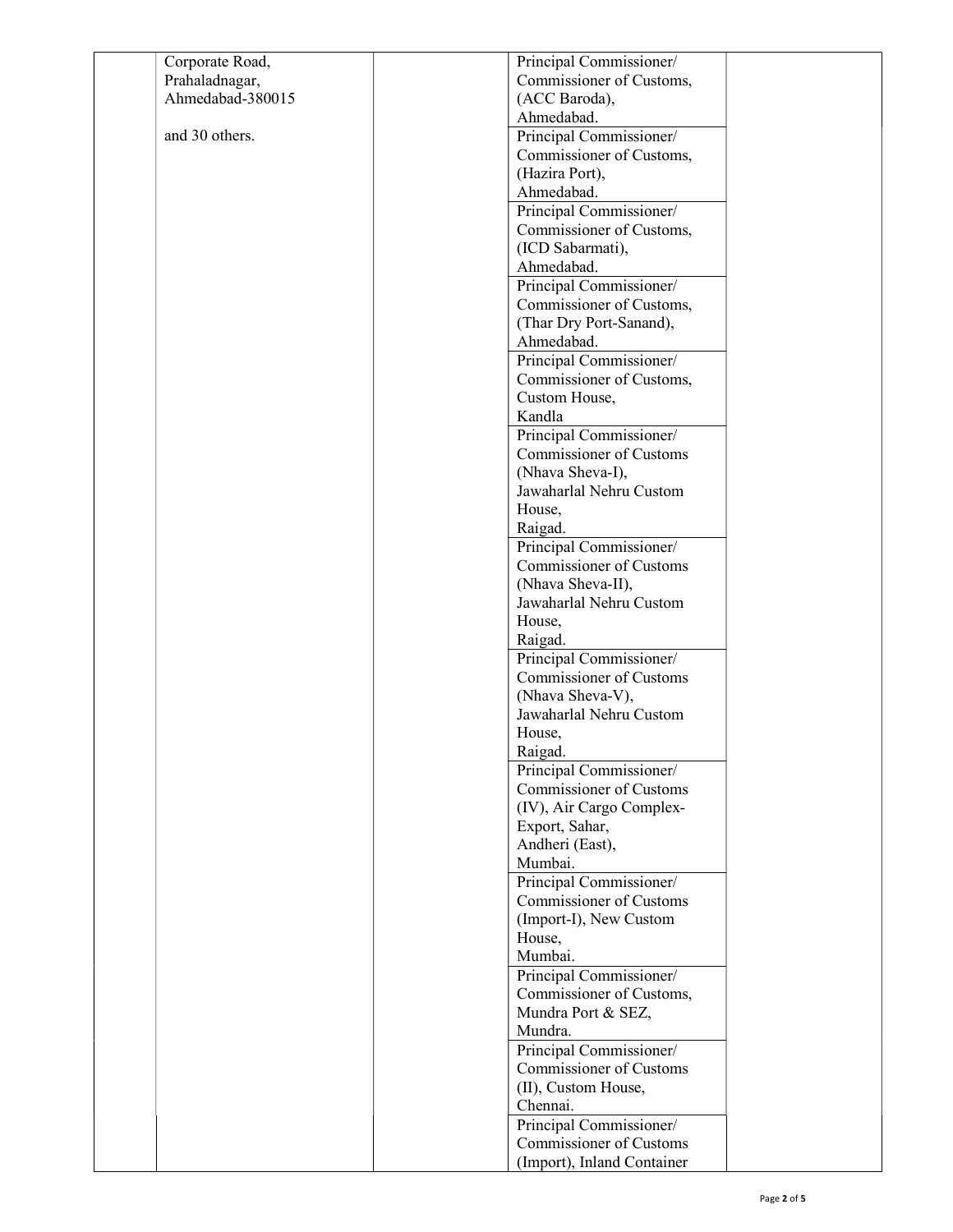|    |                          |                    | Depot,                         |                            |
|----|--------------------------|--------------------|--------------------------------|----------------------------|
|    |                          |                    | Tughlakabad,                   |                            |
|    |                          |                    | New Delhi.                     |                            |
|    |                          |                    | Principal Commissioner/        |                            |
|    |                          |                    | <b>Commissioner of Customs</b> |                            |
|    |                          |                    | (Import),                      |                            |
|    |                          |                    | Air Cargo Complex,             |                            |
|    |                          |                    | Delhi.                         |                            |
|    |                          |                    | Principal Commissioner/        |                            |
|    |                          |                    | <b>Commissioner of Customs</b> |                            |
|    |                          |                    | (Port), Custom House,          |                            |
|    |                          |                    | Kolkata.                       |                            |
|    |                          |                    | Principal Commissioner/        |                            |
|    |                          |                    | Commissioner of Customs,       |                            |
|    |                          |                    | ICD-Dadri,                     |                            |
|    |                          |                    | Noida.                         |                            |
|    |                          |                    | Joint/Additional               |                            |
|    |                          |                    | Commissioner of Customs        |                            |
|    |                          |                    | (Preventive)                   |                            |
|    |                          |                    | (LCS Petrapole),               |                            |
|    |                          |                    | Custom House,                  |                            |
|    |                          |                    | Kolkata.                       |                            |
|    |                          |                    | Assistant/Deputy               |                            |
|    |                          |                    | Commissioner of Customs,       |                            |
|    |                          |                    | <b>Inland Container Depot-</b> |                            |
|    |                          |                    | Dhannad,                       |                            |
|    |                          |                    | Indore.                        |                            |
|    |                          |                    | Assistant/Deputy               |                            |
|    |                          |                    | Commissioner of Customs,       |                            |
|    |                          |                    | Vijayawada (Preventive),       |                            |
|    |                          |                    | <b>Inland Container Depot-</b> |                            |
|    |                          |                    | Krishnapatnam.                 |                            |
|    |                          |                    | Assistant/Deputy               |                            |
|    |                          |                    | Commissioner of Customs,       |                            |
|    |                          |                    | Nhava Sheva-General            |                            |
|    |                          |                    | (Arshiya International Ltd.,   |                            |
|    |                          |                    | SEZ, Panvel)                   |                            |
| 4. | M/s. Maruti Suzuki India | F. No.             | Commissioner of Customs,       | <b>Additional Director</b> |
|    | Limited,                 | DRI/HZU/26E/       | <b>Inland Container Depot-</b> | General                    |
|    | Plot No. 1,              | Enq-06 (Int-06)/   | Patparganj,                    | (Adjudication),            |
|    | Nelson Mandela Road,     | 2020 dated         | Delhi.                         | Directorate of             |
|    | Vasant Kunj,             | 29.12.2020.        | Principal Commissioner of      | Revenue                    |
|    | New Delhi-110070.        |                    | Customs (Import),              | Intelligence,              |
|    |                          |                    | Air Cargo Complex,             | Mumbai                     |
|    |                          |                    | New Custom House,              |                            |
|    |                          |                    | New Delhi.                     | (For Sl. No. 4 to 6 of     |
|    |                          |                    | Commissioner of Customs,       | the Table)                 |
|    |                          |                    | Port User Building,            |                            |
|    |                          |                    | Mundra Port,                   |                            |
|    |                          |                    | Kutch.                         |                            |
| 5. | M/s. Mahindra & Mahindra | F. No.             | <b>Commissioner of Customs</b> |                            |
|    | Limited,                 | DRI/HZU/26E/       | (Nhava Sheva-V),               |                            |
|    | Mahindra Towers,         | Enq-08 $(Int-08)/$ | Jawaharlal Nehru Custom        |                            |
|    | Akurli Road,             | 2020 dated         | House,                         |                            |
|    | Kandivali (East),        | 30.12.2020.        | Raigad.                        |                            |
|    | Mumbai.                  |                    | Commissioner of Customs,       |                            |
|    |                          |                    | <b>Inland Container Depot-</b> |                            |
|    |                          |                    | Talegaon, GST Bhavan,          |                            |
|    |                          |                    | Sasoon Road,                   |                            |
|    |                          |                    | Pune.                          |                            |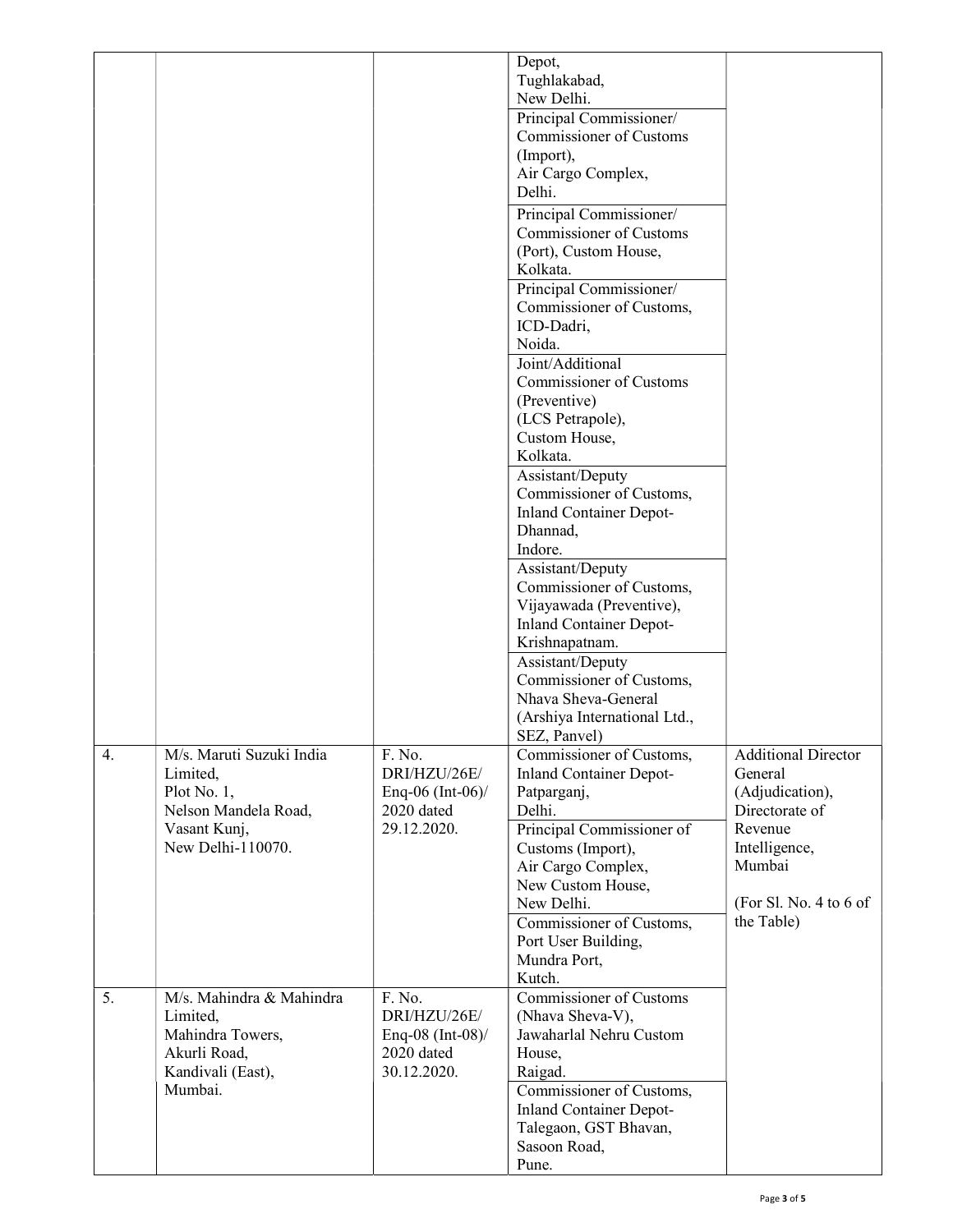| 6. | M/s. Mahindra Vehicle<br>Manufacturers Limited,<br>Mahindra Towers,<br>P. K. Kurne Chowk,<br>Worli,<br>Mumbai-400018                          | F. No.<br>DRI/HZU/26E/<br>Enq-40 (Int-08)/<br>2020 dated<br>30.12.2020.   | Commissioner of Customs,<br>Bombay Air Cargo,<br>Air Cargo Complex (Import),<br>Sahar, Andheri (East),<br>Mumbai.<br><b>Commissioner of Customs</b><br>(Nhava Sheva-V),<br>Jawaharlal Nehru Custom<br>House,<br>Raigad.<br>Commissioner of Customs,<br><b>Inland Container Depot-</b><br>Talegaon, GST Bhavan,<br>Sasoon Road,<br>Pune.<br>Commissioner of Customs,<br>Bombay Air Cargo,<br>Air Cargo Complex (Import),<br>Sahar, Andheri (East),<br>Mumbai.                                                                                                                                                                                                                                                      |                                                                                                                                                                          |
|----|-----------------------------------------------------------------------------------------------------------------------------------------------|---------------------------------------------------------------------------|-------------------------------------------------------------------------------------------------------------------------------------------------------------------------------------------------------------------------------------------------------------------------------------------------------------------------------------------------------------------------------------------------------------------------------------------------------------------------------------------------------------------------------------------------------------------------------------------------------------------------------------------------------------------------------------------------------------------|--------------------------------------------------------------------------------------------------------------------------------------------------------------------------|
| 7. | M/s. IBM India Pvt. Ltd.,<br>No. 12, Bannerghatta Road,<br>Sabramanya Arcade,<br>SA-2, $5^{\text{th}}$ Floor,<br>B Wing,<br>Bangalore-560029. | F. No.<br>DRI/HZU/26D/E<br>$nq-44$ (Int-24)/<br>2020 dated<br>30.12.2020. | Principal Commissioner of<br>Customs,<br>Airport & Air Cargo Complex,<br>Air India Sats,<br>Air Freight Terminal,<br>Kempegowda,<br>Bengaluru.<br>Commissioner of Customs<br>(Chennai-VII),<br>New Custom House,<br>Air Cargo Complex,<br>Meenambakkam,<br>Chennai.<br><b>Commissioner of Customs</b><br>(III) (Import),<br>Air Cargo Complex,<br>Sahar, Andheri (East),<br>Mumbai.<br>Principal Commissioner of<br>Customs (Import),<br>Air Cargo Complex,<br>New Custom House,<br>New Delhi.<br>Principal Commissioner of<br>Customs,<br>GST Bhavan,<br>L. B. Stadium Road,<br>Basheerbagh,<br>Hyderabad.<br>Principal Commissioner of<br>Customs,<br>Airport & Air Cargo Complex,<br>Custom House,<br>Kolkata. | Principal<br>Commissioner/<br>Commissioner of<br>Customs,<br>Airport & Air Cargo<br>Complex,<br>Air India Sats,<br>Air Freight<br>Terminal,<br>Kempegowda,<br>Bengaluru. |
| 8. | M/s. Cosmo Films Ltd.,<br>B-14/8-9, MIDC Industrial<br>Area,<br>Waluz, Aurangabad,<br>Maharashtra-431136.                                     | F. No.<br>DRI/KZU/CF/En<br>q-91(Int-09)/2018<br>dated 21.12.2020.         | Principal Commissioner/<br><b>Commissioner of Customs</b><br>(Nhava Sheva-II),<br>Jawaharlal Nehru Custom<br>House,<br>Raigad.                                                                                                                                                                                                                                                                                                                                                                                                                                                                                                                                                                                    | <b>Additional Director</b><br>General<br>(Adjudication),<br>Directorate of<br>Revenue<br>Intelligence,                                                                   |